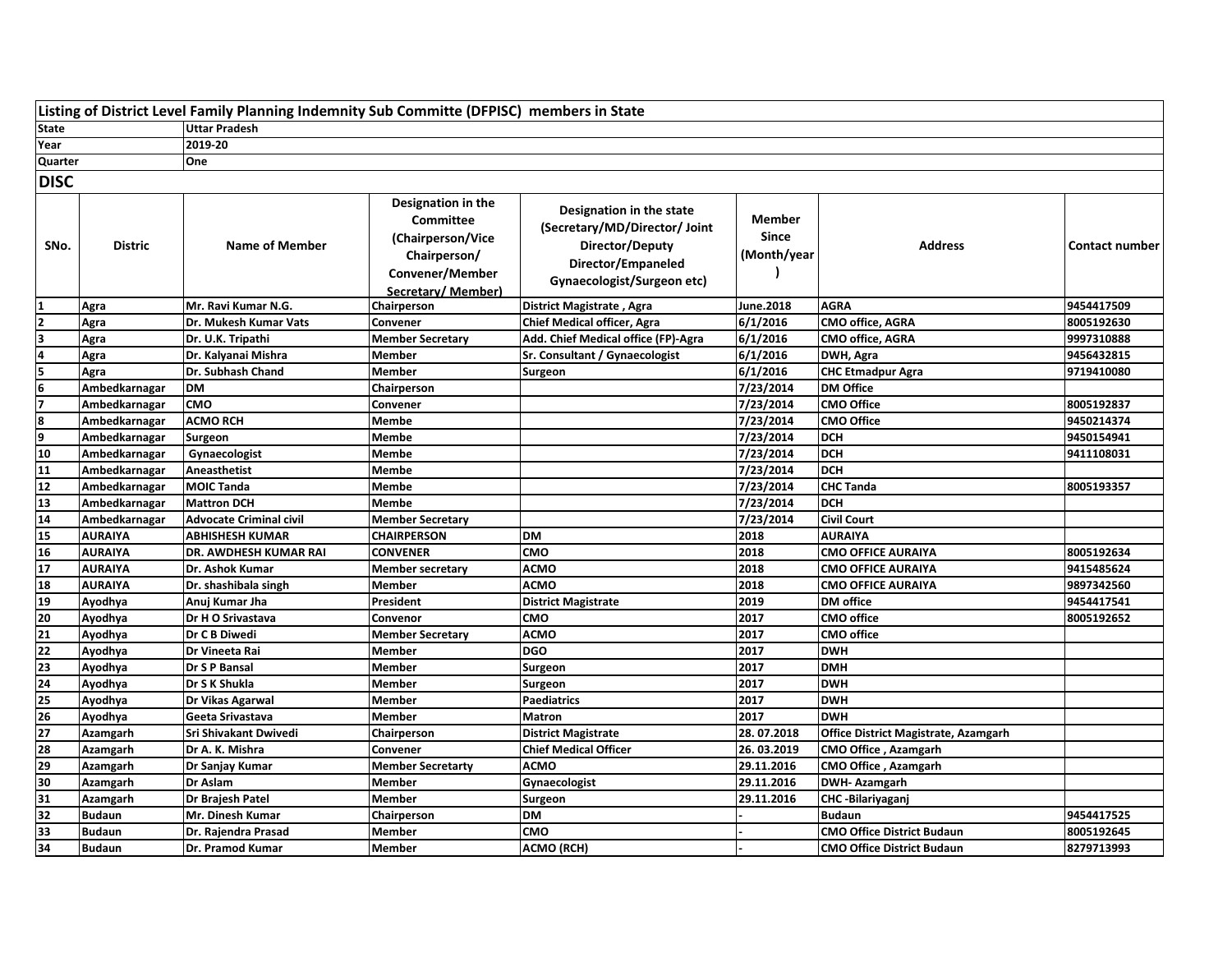| 35 | <b>Bahraich</b>  | Shambhu kumar              | Chairperson               | DM                                                               | <b>Feb-17</b>    | <b>DM office Bahraich</b>                   | 9450017535  |
|----|------------------|----------------------------|---------------------------|------------------------------------------------------------------|------------------|---------------------------------------------|-------------|
| 36 | <b>Bahraich</b>  | Dr.Suresh Singh            | Convener                  | CMO                                                              | Jul-17           | <b>CMO office Bahraich</b>                  | 9454455262  |
| 37 | <b>Bahraich</b>  | Dr F R Malik               | member                    | Surgeon                                                          | <b>Feb-17</b>    | <b>Male Hospital</b>                        | 9415151944  |
| 38 | <b>Bahraich</b>  | Dr Madhu Gairola           | member                    | Gynaecologist                                                    | Feb-17           | <b>Female Hospital</b>                      | 9450096669  |
| 39 | <b>Bahraich</b>  | Dr.P.K.Bandil              | member/Secretary          | Nodel-FP-QA                                                      | <b>Feb</b> 17    | <b>CMO office Bahraich</b>                  | 9918156544  |
| 40 | <b>Ballia</b>    | <b>District Magistrate</b> | Chairperson               | DM                                                               |                  | <b>District Ballia</b>                      |             |
| 41 | <b>Ballia</b>    | Dr. P.K. Mishra            | Converner                 | CMO                                                              | 2019             | <b>District Ballia</b>                      | 9415184192  |
| 42 | <b>Ballia</b>    | Dr. V.K. Singh             | <b>Member</b>             | Surgeon                                                          | 02/2016          | <b>CHC Khejuri</b>                          | 9450779728  |
| 43 | <b>Ballia</b>    | Dr. Sangam Singh           | <b>Member</b>             | <b>DGO</b>                                                       | 02/2016          | <b>DWH</b>                                  | 9918692499  |
| 44 | <b>Balrampur</b> | <b>Mr Krishnkarunesh</b>   | Chairperson               | <b>District Magistrate</b>                                       | 2018             | <b>District Balrampur</b>                   | 9454 470536 |
| 45 | <b>Balrampur</b> | DR. Ghanshyam Singh        | Secretary                 | <b>CMO</b>                                                       | 2017             | <b>District Balrampur</b>                   | 9415037014  |
| 46 | <b>Balrampur</b> | DR. Kamal Asarf            | <b>Member</b>             | <b>Nodal</b>                                                     | 2016             | <b>CMO office Balrampur</b>                 | 9119906438  |
| 47 | <b>Balrampur</b> | Dr R.K Singh               | <b>Member</b>             | <b>Empaneled Gynaecologist</b>                                   | 2016             | <b>DWH Balrampur</b>                        | 9415188393  |
| 48 | <b>Balrampur</b> | DR.R.P.Mishra              | <b>Member</b>             | Surgeon                                                          | 2016             | <b>DCH Balrampur</b>                        | 9956424752  |
| 49 | <b>Banda</b>     | डा0 सन्तोष कुमार           | अध्यक्ष                   | मुख्य चिकित्सा अधिकरी                                            | <b>मई 2017</b>   | कार्यालय मुख्य चिकित्साधिकारी-बांदा         | 8005192640  |
| 50 | <b>Banda</b>     | डा0 भगवती प्रसाद           | सचिव सदस्य                | अपर मुख्य चिकित्साधिकारी-प0क0                                    | मई 2017          | कार्यालय मुख्य चिकित्साधिकारी-बांदा         | 9415143568  |
| 51 | <b>Banda</b>     | डा0 चारु गौतम              | रादरय                     | स्त्री रोग विशेषज्ञ                                              | अप्रैल 2015      | जिला महिला चिकित्सालय—बांदा                 | 9451434125  |
| 52 | <b>Banda</b>     |                            |                           | शल्य चिकित्सक                                                    |                  |                                             |             |
| 53 | <b>Banda</b>     | डा0 आर0के0 गुप्ता          | सदस्य                     | ऐनेस्थेटिस्ट/बाल रोग विशेषज्ञ/फिजिशियन                           | मई 2015          | जिला चिकित्सालय-बांदा                       | 9450034428  |
| 54 | <b>Banda</b>     | डा0 किशोरीलाल              | सदस्य                     | जिला चिकित्सालयों के नर्सिंग सुपरिन्टेडेंट / उप<br>सुपरिन्टेडेंट | जुलाई 2016       | जिला चिकित्सालय—बांदा                       | 8005192743  |
| 55 | <b>Banda</b>     | रफीक नर्सिंग होम—बादा      | सदस्य                     | प्रतिनिधि-FOGSI/IMA                                              | अप्रैल 2015      | मर्दन नाका बांदा                            | 9415144044  |
| 56 | <b>Bareily</b>   | Sh. Virendra Kumar Singh   | Chairperson               | DM, Bareilly                                                     | <b>Jul-18</b>    | <b>DM Residence, Bareilly</b>               |             |
| 57 | <b>Bareily</b>   | Dr. V.K. Shukla            | Convener                  | CMO, Bareilly                                                    | Jul-18           | <b>CMO Residence, Bareilly</b>              | 9456282443  |
| 58 | <b>Bareily</b>   | Dr. Sadhna Agarwal         | <b>Member Secretary</b>   | ACMO, FW, Bareilly                                               | <b>Dec-18</b>    | <b>CMO campus, Bareilly</b>                 | 9412738755  |
| 59 | <b>Bareily</b>   | Dr. Shashi Gupta           | Member                    | Sr. Consultant DWH, Bareilly                                     | Jul-18           | <b>DWH, Bareilly</b>                        | 9410429717  |
| 60 | <b>Bareily</b>   | Dr. Abbas Ali Ansari       | <b>Member</b>             | Dy. DLO/Surgeon, Bareilly                                        | Jul-18           | Jagatpur, Bareilly                          | 9719291723  |
| 61 | <b>Basti</b>     | Dr.Rajshakhar              | Chairperson               | DM                                                               | <b>July.2018</b> | DM Office , Basti                           | 9454417528  |
| 62 | <b>Basti</b>     | Dr.J.L.M.Kushwaha          | Convener                  | CMO                                                              | Sept.2017        | CMO Office, Basti                           | 8005192643  |
| 63 | <b>Basti</b>     | Dr.C.K.Verma               | <b>Member Secretary</b>   | <b>ACMO</b>                                                      | Sept.2017        | <b>UIP Office, Basti</b>                    | 9196020000  |
| 64 | <b>Basti</b>     | Dr.Mamta Rani              | <b>Member</b>             | Gynecologist                                                     | Sept.2017        | Dist. Woman Hospital, Basti                 | 9415785607  |
| 65 | <b>Basti</b>     | Dr.V.K.Srivastava          | <b>Member</b>             | Sergion                                                          | Sept.2017        | Dist. Hospital , Basti                      | 9415122207  |
| 66 | <b>Bijnour</b>   | <b>Mr Vinod Kumar Gaud</b> | <b>ADM-Administration</b> | Chairperson                                                      | 2018-19          | ADM office collectrate, Bijnor              |             |
| 67 | <b>Bijnour</b>   | Dr Sharad Kumar Tyagi      | <b>CMO</b>                | Convener                                                         | 2018-19          | <b>CMO office Bijnor</b>                    | 8006345626  |
| 68 | <b>Bijnour</b>   | Dr Rohtash Singh           | <b>ACMO-RCH</b>           | <b>Secretary Member</b>                                          | 2018-19          | <b>CMO Campus Bijnor</b>                    | 9412140593  |
| 69 | <b>Bijnour</b>   | Dr Abha Varma              | <b>CMS</b>                | <b>Member</b>                                                    | 2018-19          | <b>DWH Bijnor</b>                           | 9412216571  |
| 70 | <b>Bijnour</b>   | Dr Gyan Chand              | <b>Senior Consultante</b> | <b>Member</b>                                                    | 2018-19          | <b>DCH Campus</b>                           | 9212153396  |
| 71 | <b>Badaun</b>    | Mr. Dinesh Kumar           | Chairperson               | DM                                                               |                  | <b>Budaun</b>                               | 9454417525  |
| 72 | <b>Badaun</b>    | Dr. Rajendra Prasad        | <b>Member</b>             | CMO                                                              |                  | <b>CMO Office District Budaun</b>           | 8005192645  |
| 73 | <b>Badaun</b>    | Dr. Pramod Kumar           | Member                    | ACMO (RCH)                                                       |                  | <b>CMO Office District Budaun</b>           | 8279713993  |
| 74 | C S M Nagar      | डा0 राम मनोहर मिश्रा       | अध्यक्ष                   | जिलाधिकारी                                                       |                  | जिलाधिकारी आवास, गौरीगंज अमेठी              | 9454418891  |
| 75 | C S M Nagar      | प्रमुनाथ                   | सहअध्यक्ष                 | मुख्य विकास अधिकारी                                              |                  | मुख्य विकास अधिकारी आवास, गौरीगंज अमेठी     | 9454465472  |
| 76 | C S M Nagar      | डा0 राजेश मोहन श्रीवास्तव  | उपाध्यक्ष                 | मुख्य चिकित्साधिकारी                                             | 8/5/2017         | मुख्य चिकित्साधिकारी आवास भवन गौरीगंज अमेठी | 9454455216  |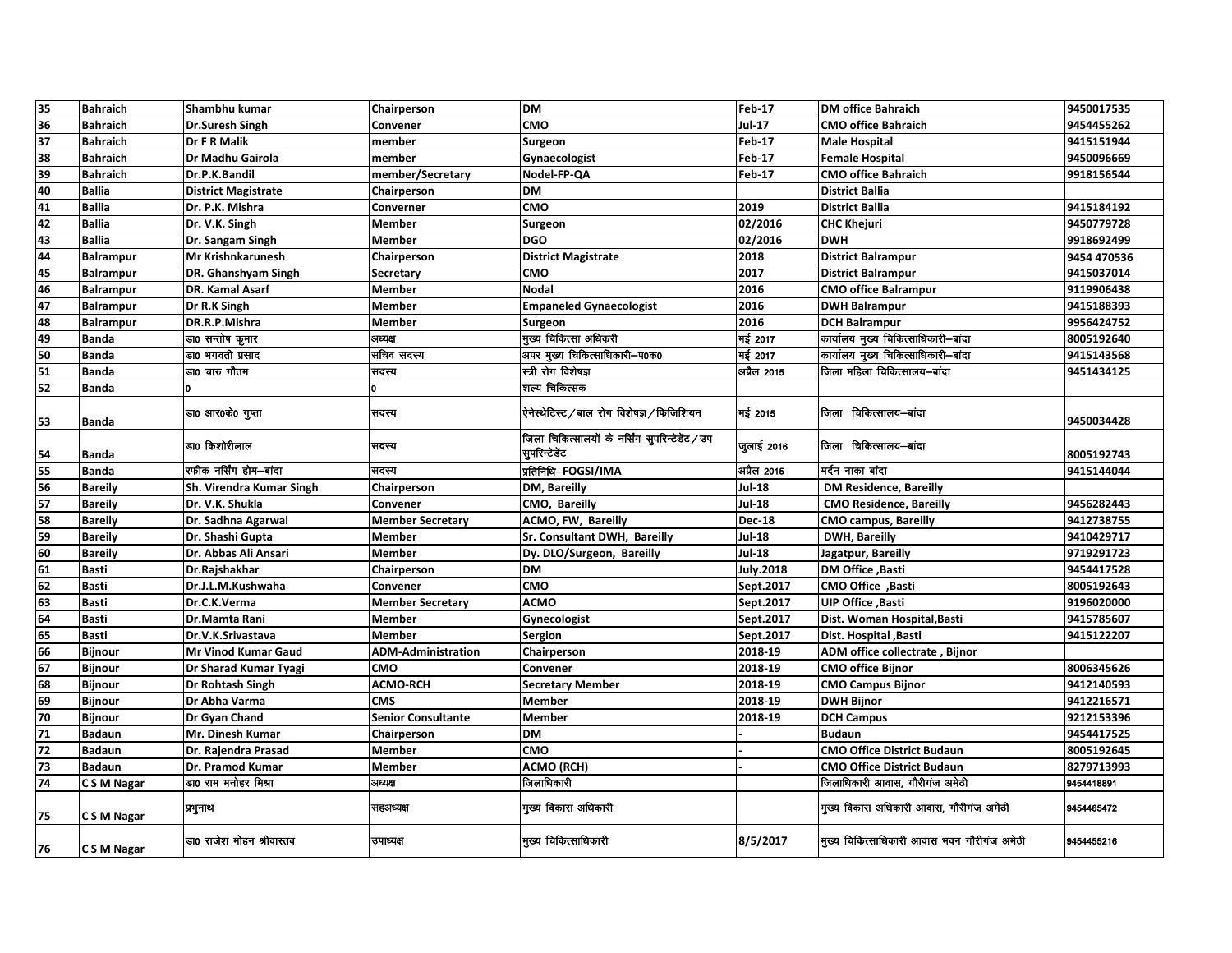| 77  | C S M Nagar        |                          |                                               | स्त्री रोग विशषज्ञ                         |                                  |                                                    |              |
|-----|--------------------|--------------------------|-----------------------------------------------|--------------------------------------------|----------------------------------|----------------------------------------------------|--------------|
| 78  | C S M Nagar        | डा0 आर00के0 सक्सेना      | सदस्य                                         | स्त्री रोग विशषज्ञ                         | 15/10/2016                       | सामू0 स्वा0 केन्द्र आवास, गौरीगंज                  | 8948968969   |
| 79  | CSM Nagar          | डा0 एस0के0 गोयल          | नोडल अधिकारी क्वालिटी ऐसोरेन्स,<br>सदस्य सचिव | अपर मुख्य चिकित्साधिकारी                   | 28/05/2018                       | मुख्य चिकित्साधिकारी कार्यालय गौरीगंज अमेठी        | 9415046024   |
| 80  | Chandauli          | Mr. Navneet Singh Chahal | Chairperson                                   | <b>DM</b>                                  |                                  | Chandauli                                          |              |
| 81  | Chandauli          | DR. R.K. Mishra          | <b>Vice Chairperson</b>                       | <b>CMO</b>                                 |                                  | <b>CMO</b> office                                  | 8005192647   |
| 82  | Chandauli          | Dr. V.V. Singh           | Convener                                      | <b>ACMO-RCH</b>                            |                                  | <b>CMO</b> office                                  | 8005193009   |
| 83  | Chandauli          | Dr. S.K.Singh            | <b>Memmber</b>                                | <b>FP Nodel</b>                            |                                  | <b>CMO office</b>                                  | 9793679995   |
| 84  | Chandauli          | Dr S.P.Singh             | <b>Secretery</b>                              | <b>DPM</b>                                 |                                  | <b>DPMU</b>                                        | 9450543373   |
| 85  | Chitrakoot         | शेषमणि पाण्डेय           | अध्यक्ष                                       | जिलाधिकारी                                 | सितम्बर 2014                     | कार्या0 जिलाधिकारी, चित्रकूट                       | 9454417532   |
| 86  | Chitrakoot         | डा0 राजेन्द्र सिंह       | संयोजक                                        | मुख्य चिकित्सा अधिकारी                     | सितम्बर 2014                     | कार्या0 मु0चि0अ0 चित्रकूट                          | 8005192648   |
| 87  | Chitrakoot         | डा0 ए0बी0 कटियार         | सदस्य / सचिव                                  | अपर मुख्य चिकित्साधिकारी आरसीएच            | सितम्बर 2014                     | कार्या0 मु0चि0अ0 चित्रकूट                          | 7985852586   |
| 88  | Chitrakoot         | डा0 आर0के0 चौरिहा        | सदस्य                                         | उप मुख्य चिकित्साधिकारी/स्त्रीरोग विशेषज्ञ | सितम्बर 2014                     | कार्या0 मु0चि0अ0 चित्रकूट                          | 9415182131   |
| 89  | Chitrakoot         | डा0 दीपेन्द्र सिंह       | सदस्य                                         | सर्जन                                      | सितम्बर 2014                     | संयुक्त जिला चिकित्सालय,चित्रकूट                   | 9415218435   |
| 90  | Deoria             | <b>Amit Kishor</b>       | President                                     | <b>IAS</b>                                 | 2019-20                          | <b>Deoria</b>                                      |              |
| 91  | Deoria             | Dr. Dhirendra Kumar      | Convenar                                      | <b>CMO</b>                                 | 2019-20                          | <b>Deoria</b>                                      | 8005192853   |
| 92  | Deoria             | Dr. B.P.Singh            | <b>Member Secreatry</b>                       | Dy.CMO (RCH)                               | 2019-20                          | <b>CMO Office Deoria</b>                           | 9415629563   |
| 93  | Deoria             | Dr. Alpana Rani Gupta    | <b>Member</b>                                 | Gynaecologist                              | 2019-20                          | DWH, Deoria                                        | 9415341600   |
| 94  | <b>Deoria</b>      | Dr. Rakesh Kumar         | <b>Member</b>                                 | <b>Surgeon</b>                             | 2019-20                          | DH, Deoria                                         | 9415381389   |
| 95  | Etah               | <b>Shri. IP Pandey</b>   | Chairperson                                   | <b>DM</b>                                  | <b>April, 2017</b>               | DM Office, Etah                                    | 9454417514   |
| 96  | Etah               | Dr. Ajay Agrawal         | Convener                                      | <b>CMO</b>                                 | April, 2017                      | CMO Office, Etah                                   | 8005192862   |
| 97  | Etah               | Dr. A.K. Yadav           | <b>Member Secretary</b>                       | <b>ACMO</b>                                | April, 2017                      | CMO Office, Etah                                   | 8006674368   |
| 98  | Etah               | Dr. Anita Kumari         | <b>Member</b>                                 | Gynaecologist                              | April, 2017                      | DWH, Etah                                          | 9737604648   |
| 99  | Etah               | Dr. R.N. Jindal          | <b>Member</b>                                 | <b>Orthopaedic Surgeon</b>                 | April, 2017                      | DWH, Etah                                          | 9411231631   |
| 100 | Faizabad           | Anuj Kumar Jha           | President                                     | <b>District Magistrate</b>                 | 2019                             | <b>DM</b> office                                   | 9454417541   |
| 101 | Faizabad           | Dr H O Srivastava        | Convenor                                      | <b>CMO</b>                                 | 2017                             | <b>CMO</b> office                                  | 8005192652   |
| 102 | Faizabad           | Dr C B Diwedi            | <b>Member Secretary</b>                       | <b>ACMO</b>                                | 2017                             | <b>CMO office</b>                                  |              |
| 103 | Faizabad           | Dr Vineeta Rai           | <b>Member</b>                                 | <b>DGO</b>                                 | 2017                             | <b>DWH</b>                                         |              |
| 104 | Faizabad           | Dr S P Bansal            | <b>Member</b>                                 | <b>Surgeon</b>                             | 2017                             | <b>DMH</b>                                         |              |
| 105 | Faizabad           | Dr S K Shukla            | <b>Member</b>                                 | Surgeon                                    | 2017                             | <b>DWH</b>                                         |              |
| 106 | Faizabad           | Dr Vikas Agarwal         | <b>Member</b>                                 | Paediatrics                                | 2017                             | <b>DWH</b>                                         |              |
| 107 | Faizabad           | Geeta Srivastava         | <b>Member</b>                                 | <b>Matron</b>                              | 2017                             | <b>DWH</b>                                         |              |
| 108 | <b>Farrukhabad</b> | <b>Dr.Krishna Bose</b>   | <b>Member</b>                                 | <b>DGO</b>                                 | 2017.18                          | <b>DWH</b>                                         | 8299243480   |
| 109 | Farrukhabad        | Dr. Kailash              | <b>Member</b>                                 | Paedatrician                               | 2017.18                          | <b>DWH</b>                                         | 8840648004   |
| 110 | Farrukhabad        | <b>Dr.Dalvir Singh</b>   | <b>Member Secretary</b>                       | <b>ACMO</b>                                | 2017.18                          | <b>ACMO CMO Office</b>                             | 8077835500   |
| 111 | Farrukhabad        | <b>Ms Vimla</b>          | Member                                        | <b>Nursing Suprritendent</b>               | 2017.18                          | <b>DWH</b>                                         |              |
| 112 | Farrukhabad        | <b>Dr.Arvind Gupta</b>   | <b>Member</b>                                 | <b>IMA</b>                                 | 2017.18                          | <b>Awas Vikas FKD</b>                              | 9670739822   |
| 113 | Farrukhabad        | Dr.Ashok Kumar           | <b>Member</b>                                 | <b>Physician DH</b>                        | 2017.18                          | <b>DWH</b>                                         | 9453497296   |
| 114 | Fatehpur           | <b>Mr.Sanjeev Singh</b>  | Chairperson                                   | <b>District Magistrate</b>                 | Feb 2019 To<br>Till date         | Fatehpur                                           | 05180-224439 |
| 115 | Fatehpur           | Dr. Uma Kant Pandey      | <b>Vice Chairperson</b>                       | <b>Chief Medical Officer</b>               | Sept 2018 to<br><b>Till date</b> | Fatehpur                                           | 9838775740   |
| 116 | Fatehpur           | Dr. S.P Jauhari          | <b>Member Secretary</b>                       | <b>ACMO RCH</b>                            | Jun 2019 To<br>Till date         | <b>Fatehpur</b>                                    | 7985401345   |
| 117 | Fatehpur           | Dr. Rekha Rani           | <b>Member</b>                                 | <b>CMS</b>                                 |                                  | Up to Till date   District Women Hospital Fatehpur | 9935164138   |
| 118 | Fatehpur           | Dr. Ravi Anand           | <b>Member</b>                                 | Surgeon                                    |                                  | Up to Till date District Hospital Fatehpur         | 8400226622   |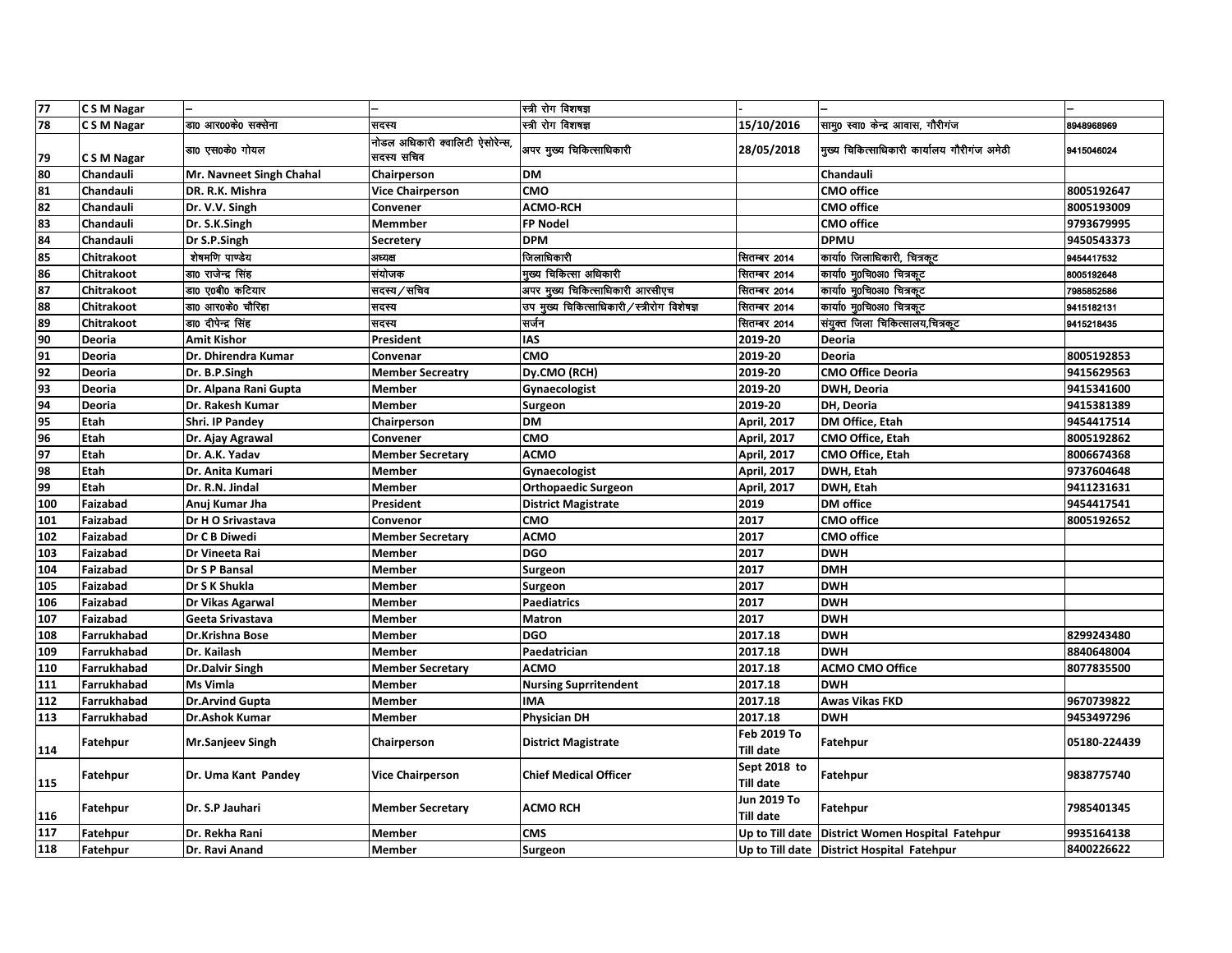| 119 | Firozabad | श्री चन्द्र विजय सिंह        | अध्यक्ष                 | जिलाधिकरी                                                         | जून 2019      | सिविल लाईन फिरोजाबाद।             | 9454417510 |
|-----|-----------|------------------------------|-------------------------|-------------------------------------------------------------------|---------------|-----------------------------------|------------|
| 120 | Firozabad | डा0 एस0के0दीक्षित            | संयोजक                  | मख्य चिकित्सा अधिकरी                                              | जनवरी 2017    | सिविल लाईन फिरोजाबाद।             | 9012089999 |
| 121 | Firozabad | डा0 अशोक कुमार               | सचिव सदस्य              | अपर मुख्य चिकित्साधिकारी–प0क0                                     | जनवरी 2015    | सिविल लाईन फिरोजाबाद।             | 8218029290 |
| 122 | Firozabad | डा0 साधना रौठार              | सदस्य                   | स्त्री रोग विशेषज्ञ                                               | फरवरी 2017    | जिला महिला चिकित्सालय, फिरोजाबाद। | 8005192704 |
| 123 | Firozabad | डा0 राजवीर सिंह              | सदस्य                   | शल्य चिकित्सक                                                     | जनवरी 2015    | जिला चिकित्सालय , फिरोजाबाद।      | 9412330834 |
| 124 | Firozabad | डा0 आलोक कुमार               | सदस्य                   | ऐनेस्थेटिस्ट                                                      | जनवरी 2015    | जिला चिकित्सालय , फिरोजाबाद       | 9319201494 |
| 125 | Firozabad | डा0 एल0के0 गुप्ता            | सदस्य                   | बाल रोग विशेषज्ञ                                                  | जनवरी 2015    | जिला चिकित्सालय , फिरोजाबाद।      | 9917369900 |
| 126 | Firozabad | डा0 मिली अग्रवाल             | सदस्य                   | प्राईवेट एकीडिट नर्सिग होम                                        | जनवरी 2015    | कमलेश नर्सिग होम फिरोजाबाद        | 9997599945 |
| 127 | Firozabad | श्रीमती सुमन कुशवाहा         | सदस्य                   | नर्सिग कैडर                                                       | जनवरी 2015    | जिला महिला चिकित्सालय, फिरोजाबाद। |            |
| 128 | Firozabad | श्री प्रभात कुमार नगीना      | सदस्य                   | जनपद स्तर डी0जी0सी0                                               | 25 जनवरी 2019 | बार काउन्सिल फिरोजाबाद            |            |
| 129 | Firozabad | श्री जफर आल <b>म</b>         | सदस्य                   | प्रतिनिधि–स्वयंसेवी संस्था ⁄ अभिप्रमाणित निजी<br>स्वास्थ्य संस्था | जनवरी 2015    | चाइल्ड लाइन फिरोजाबाद             | 9058207770 |
| 130 | Firozabad | डा0 शिखा जैन                 | सदस्य                   | प्रतिनिधि—FOGSI/IMA                                               | जनवरी 2017    | जैन नर्सिग हेाम फिरोजाबाद         | 8954000104 |
| 131 | G B nagar | Shri B N Singh               | Chairperson             | DM                                                                |               |                                   | 9454417564 |
| 132 | G B nagar | Dr. Anurag Bhaegav           | Convener                | CMO                                                               |               |                                   | 9839020214 |
| 133 | G B nagar | Dr V B Dhaka                 | <b>Member Secretary</b> | <b>ACMO-RCH</b>                                                   |               |                                   | 9968057157 |
| 134 | G B nagar | Dr A K Viasya                | <b>Member</b>           | Surgeon                                                           |               |                                   | 8860507553 |
| 135 | G B nagar | Dr Meera Pathak              | Member                  | Gynecologist                                                      |               |                                   | 9560247978 |
| 136 | Ghaziabad | Ritu maheshwari              | President               | D.M.                                                              | August, 17    | Ghaziabad                         | 0          |
| 137 | Ghaziabad | Dr. Narendra Gupta           | Convener                | <b>Chief Medical Officer</b>                                      | July,17       | Ghaziabad                         | 9454455188 |
| 138 | Ghaziabad | Dr. Sanjay Aggarwal          | <b>Member Secretary</b> | Dy. Chief Medical Officer/Nodal Officer-C April, 17               |               | Ghaziabad                         | 9958665501 |
| 139 | Ghaziabad | Dr. Deepa Tyagi              | Member                  | <b>Chief Medical Superintendent(DWH)</b>                          | April, 17     | Ghaziabad                         | 9810636857 |
| 140 | Ghaziabad | Dr. G.P. Mathuria            | <b>Member</b>           | Surgeon/MS, CHC Loni                                              | January,17    | Ghaziabad                         | 9953123012 |
| 141 | Ghazipur  | Sri K Bala Ji                | Chairperson             | District Magistrate, Ghazipur                                     | 05.12.2016    | <b>DM Office Ghazipur</b>         | 9454417577 |
| 142 | Ghazipur  | Dr GC Mauriya                | Convener                | <b>Chief Medical officer, Ghazipur</b>                            | 05.12.2016    | <b>CMO office, Ghazipur</b>       | 8005192658 |
| 143 | Ghazipur  | Dr KK Verma                  | <b>Member Secretary</b> | Add. Chief Medical office (FP)-Ghazipur                           | 05.12.2016    | <b>CMO office, Ghazipur</b>       | 9415974717 |
| 144 | Ghazipur  | <b>Dr Vineeta Jaiswal</b>    | Member                  | Sr. Consultant / Gynaecologist                                    | 05.12.2016    | DWH, Ghazipur                     | 9415256068 |
| 145 | Ghazipur  | Dr Tanveen Afroj             | <b>Member</b>           | Pedt. DH Ghazipur                                                 | 05.12.2016    | <b>District Hospital Ghazipur</b> | 9415830065 |
| 146 | Ghazipur  | Dr Rajni Rai                 | <b>Member</b>           | <b>Pvt Accrediated Nurshing Home</b>                              | 05.12.2016    | Raj Nurshing Home Ghazipur        | 9415231276 |
| 147 | Ghazipur  | Dr Surjeet Vishkarma         | Member                  | <b>Nurshing Cadre Ghazipur</b>                                    | 05.12.2016    | DWH, Ghazipur                     | 9453361800 |
| 148 | Ghazipur  | <b>Smt Bacchi Devi</b>       | Member                  | <b>Distrtict Level DGC Ghazipur</b>                               | 05.12.2016    | <b>District Hospital Ghazipur</b> | 9450724708 |
| 149 | Ghazipur  | Dr Bawan Das                 | <b>Member</b>           | <b>FOGGSI/IMA Ghazipur</b>                                        | 05.12.2016    | Ghazipur                          | 9415231276 |
| 150 | Ghazipur  | Dr Rajni Rai                 | Member                  | <b>NGO Ghazipur</b>                                               | 05.12.2016    | Raj Nurshing Home Ghazipur        | 9415889191 |
| 151 | Gonda     | Dr. Nitin Bansal             | Chairman                | <b>DM Gonda</b>                                                   | 26/4/2018     | <b>DM Gonda</b>                   | 9454417537 |
| 152 | Gonda     | Dr. Santosh Kumar Srivastava | Convener                | <b>CMO Gonda</b>                                                  | 26/4/2018     | <b>CMO Gonda</b>                  | 8005192659 |
| 153 | Gonda     | Dr. Lalita Kerkatta          | <b>Member</b>           | Gynaecologist                                                     | 26/4/2018     | DWH, Gonda                        | 9415454811 |
| 154 | Gonda     | Dr. Deepmala                 | Member                  | Gynaecologist                                                     | 26/4/2018     | DWH, Gonda                        |            |
| 155 | Gonda     | Dr. Gungan Bhatnagar         | Member                  | Gynaecologist                                                     | 26/4/2018     | DWH, Gonda                        |            |
| 156 | Gonda     | Dr. V.K.Gupta                | Member                  | Surgeon                                                           | 26/4/2018     | DH, Gonda                         |            |
| 157 | Gonda     | <b>Dr.Malick Alamgir</b>     | <b>Member</b>           | Nodal QA Gonda                                                    | 26/4/2018     | CMO, Office, Gonda                | 9415327558 |
| 158 | Gorakhpur | K.Vijayendra Pandiyan        | Chairman                | D.M                                                               |               | D.M.Office Gorakhpur              | 9454417544 |
| 159 | Gorakhpur | Anuj Singh                   | <b>Vice Chairman</b>    | C.D.O                                                             |               | C.D.O. Office Gorakhpur           | 9454416251 |
| 160 | Gorakhpur | Dr. Srikant Tiwari           | Convener                | C.M.O                                                             |               | C.M.O.Office. Gorakhpur           | 8005192660 |
| 161 | Gorakhpur | Dr. R.K.Gupta                | Member                  | C.M.S                                                             |               | <b>DH Gorakhpur</b>               | 8005192765 |
| 162 | Gorakhpur | Dr. Dinesh Kumar             | Member                  | C.M.S                                                             |               | <b>DWH Gorakhpur</b>              | 9450570880 |
| 163 | Gorakhpur | Dr. Nand Kumar               | <b>Secretary</b>        | A.C.M.O./Nodal Quality Assurance                                  |               | C.M.O.Office. Gorakhpur           | 9450234442 |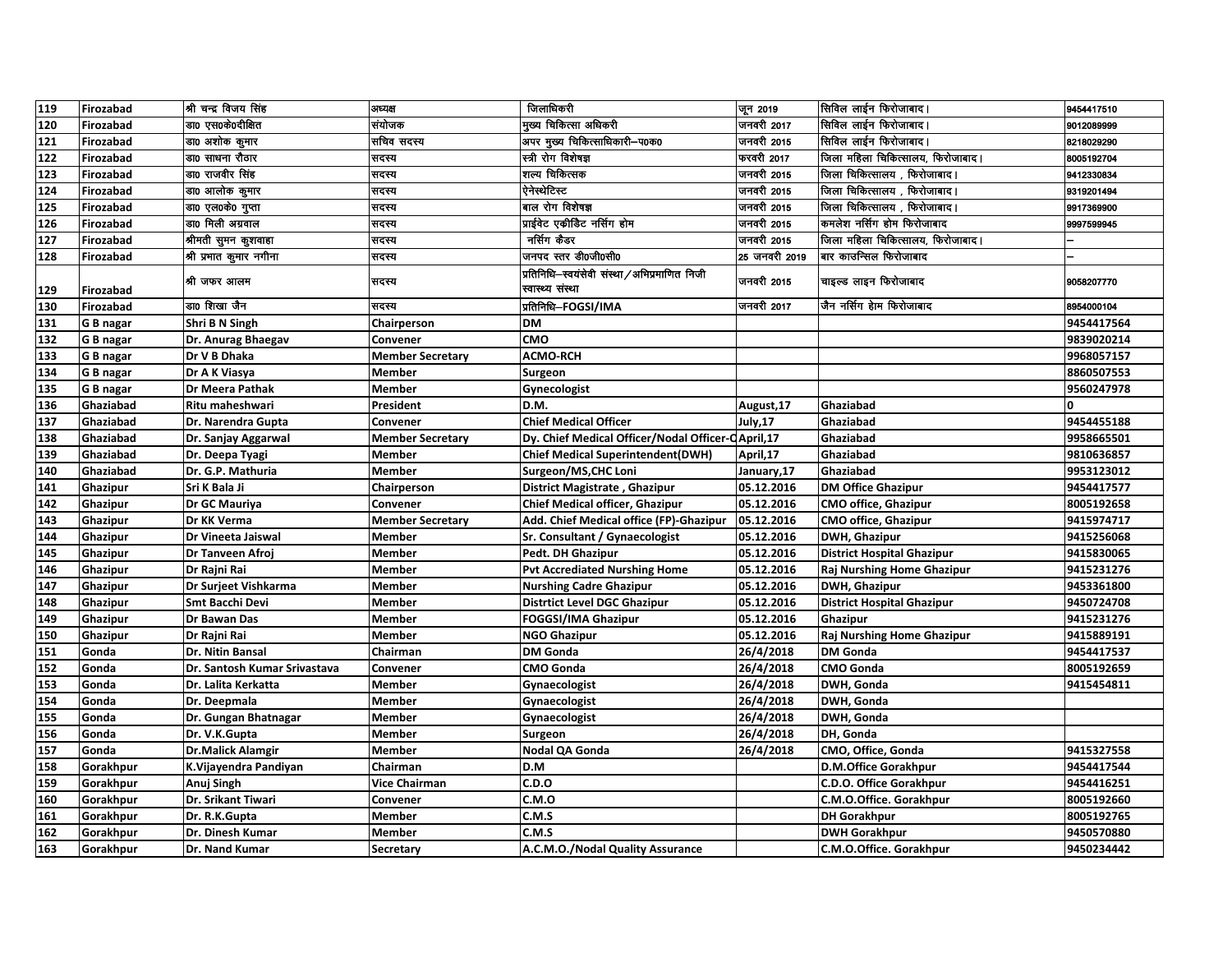| 164 | Gorakhpur       | All Supt/Moic               | <b>Member</b>           | Attach file 1                |                 | All CHC/PHC Gorakhpur       | Attach file 1 |
|-----|-----------------|-----------------------------|-------------------------|------------------------------|-----------------|-----------------------------|---------------|
| 165 | Gorakhpur       | Dr. Vikash Agrawal          | Member                  | <b>Child Specialist</b>      |                 | <b>CHC Campierganj</b>      | 9369671857    |
| 166 | Gorakhpur       | Dr. V.K.Suman               | <b>Member</b>           | Phycian                      |                 | <b>DH Gorakhpur</b>         | 9415321633    |
| 167 | Gorakhpur       | Dr. Susma Sinha             | Member                  | Gynaecologist                |                 | <b>DWH Gorakhpur</b>        | 8738083386    |
| 168 | Gorakhpur       | Dr. Dhananjay Kumar         | <b>Member</b>           | Surgeon                      |                 | <b>CHC Pipraich</b>         | 9415314596    |
| 169 | Gorakhpur       | Dr. R.P.Gautam              | <b>Member</b>           | Anestheticst                 |                 | <b>CHC Pipraich</b>         | 9415267816    |
| 170 | Gorakhpur       | Varunika messey             | <b>Member</b>           | <b>Nursing Supritendent</b>  |                 | <b>DH Gorakhpur</b>         | 7007444149    |
| 171 | Gorakhpur       | M.M.Janson                  | <b>Member</b>           | <b>Nursing Supritendent</b>  |                 | <b>DWH Gorakhpur</b>        | 9628005392    |
| 172 | Gorakhpur       | Mr. K.K.Yadav               | <b>Member</b>           | <b>District Lawyer</b>       |                 | <b>DM Office Gorakhpur</b>  | 9450281373    |
| 173 | Hamirpur        | Mr. Abhishek Prakash        | Chairperson             | <b>DM</b>                    | <b>Sep-18</b>   | <b>DM Office</b>            |               |
| 174 | Hamirpur        | Dr. Sant Raj                | <b>Vice Chairperson</b> | CMO                          | Sep-18          | <b>CMO Office</b>           | 8005192661    |
| 175 | Hamirpur        | Dr. M.K. Vallabh            | <b>Member Secretary</b> | Dyt. CMO                     | <b>Jul-14</b>   | <b>CMO Office</b>           | 7500073231    |
| 176 | Hamirpur        | Dr. Asha Sachan             | Member                  | Gynaecologist                | <b>Jul-14</b>   | <b>DWH</b>                  | 9450855181    |
| 177 | Hamirpur        | Dr. Vinay Prakash           | <b>Member</b>           | Surgeon                      | <b>Jul 14</b>   | <b>DMH</b>                  | 9415157410    |
| 178 | Hamirpur        | Dr.P.K.Singh                | <b>Member</b>           | <b>CMS</b>                   | <b>Jul 14</b>   | <b>DWH</b>                  | 9451612453    |
| 179 | Hamirpur        | Dr. Raj Tilak Banarji       | <b>Member</b>           | <b>Anaesthetist</b>          | <b>Jul-14</b>   | <b>DMH</b>                  | <b>NA</b>     |
| 180 | Hamirpur        | Mrs. Manjulika              | Member                  | <b>Staff Nurse</b>           | <b>Jul-14</b>   | <b>DWH</b>                  | 9415725888    |
| 181 | Hamirpur        | Mrs. Rama Sachan            | <b>Member</b>           | <b>Staff Nurse</b>           | <b>Jul-14</b>   | <b>DWH</b>                  | 9452582320    |
| 182 | Hamirpur        | Mr. Abdul Karook Khan       | <b>Member</b>           | <b>DGC Criminal Civil</b>    | <b>Jul-14</b>   | <b>Civil Court Hamirpur</b> | 9935682251    |
| 183 | <b>Hamirpur</b> | Dr. Poonam Sachan           | Member                  | <b>MS</b>                    | Jul-14          | <b>DWH</b>                  | 9415797474    |
| 184 | Hapur           | Smt. Aditi Singh            | Chairperson             | <b>DM</b>                    | Apr 2018        | <b>Anand Vihar, Hapur</b>   |               |
| 185 | Hapur           | Dr. Rajveer Singh           | Convener                | <b>CMO</b>                   | <b>May 2018</b> | Modi Nagar Road, Hapur      | 9412125918    |
| 186 | Hapur           | Dr. Rekha Sharma            | <b>Member</b>           | <b>ACMO</b>                  | Sep 2017        | Modi Nagar Road, Hapur      | 9827078465    |
| 187 | Hapur           | Dr. Praveen Sharma          | <b>Member</b>           | <b>Dy CMO</b>                | <b>Nov 2012</b> | Modi Nagar Road, Hapur      | 9760034759    |
| 188 | Hapur           | Dr. Ravindra Kumar          | <b>Member</b>           | Gen. Surgeon                 | <b>Jul 2013</b> | <b>CHC Garh</b>             | 7055012255    |
| 189 | Hapur           | Dr. Atul Anand              | Member                  | <b>Eye Surgeon</b>           | Sep 2011        | <b>CHC Hapur</b>            | 9891446385    |
| 190 | Hapur           | Dr. Dipti Malik             | Member                  | Gynaecologist                | 2014            | <b>CHC Garh</b>             | 9313186001    |
| 191 | Hapur           | Dr. Praveen Gupta           | <b>Member</b>           | Anaesthetist                 | 2014            | <b>CHC Garh</b>             | 9358211807    |
| 192 | Hapur           | Dr. Mahesh Chand            | Member                  | Pathologist                  | 2017            | <b>CHC Hapur</b>            | 7417018885    |
| 193 | Hapur           | Dr. Samrendra Rai           | Member                  | Pediatrician                 | 2018            | <b>CHC Hapur</b>            | 9415869582    |
| 194 | Hapur           | Dr. V.P. Agrawal            | <b>Member</b>           | <b>IMA Secretary</b>         | 2018            | IMA, Hapur                  | 9837086124    |
| 195 | Hapur           | Sh. Satish Kumar            | Member                  | <b>DPM</b>                   | Jan 2015        | <b>DPMU Hapur</b>           | 8171344400    |
| 196 | Hapur           | Sh. Ajeet Singh Adv.        | Member                  | <b>Legal Cell</b>            | 2018            | Hapur                       | 9927700140    |
| 197 | Hapur           | Smt. Ekta                   | Member                  | <b>Staff Nurse</b>           | 2019            | <b>CHC Hapur</b>            | 6396452142    |
| 198 | Hardoi          | <b>Sri Pulkit Khare</b>     | Chairman                | <b>District Magistrate</b>   | <b>Dec 17</b>   | DM Residence, Hardoi        | 9454417556    |
| 199 | Hardoi          | Dr. S.K.Rawat               | Convenor                | <b>Chief Medical Officer</b> | June/2018       | Koyal Bagh Coloney, Hardoi  | 9454455207    |
| 200 | Hardoi          | Dr.Swami Dayal              | <b>Member Secretary</b> | Add. CMO, Hardoi             | 2015            | Canal Road, Hardoi          |               |
| 201 | Hardoi          | Dr. Vishi Rawat             | <b>Member</b>           | Gynae, DWH, Hardoi           | Sep/2016        |                             | 8765530151    |
| 202 | Hardoi          | Dr.Ashok Priyadarshi        | <b>Member</b>           | Surgeon, DH, Hardoi          | Sep/2016        |                             | 9450377992    |
| 203 | <b>Hathras</b>  | Mr. Praveen Kumar Lakshakar | Chairperson             | <b>DM</b>                    | 26.03.2018      | <b>DM Office, Hathras</b>   | 9454417515    |
| 204 | <b>Hathras</b>  | Dr. Brijesh Rathor          | Convener                | <b>CMO</b>                   | 21.08.2017      | <b>CMO Office Hathras</b>   | 8005192663    |
| 205 | <b>Hathras</b>  | Dr. D.K. Agrawal            | <b>Member Secretary</b> | ACMO                         | 11.08.2016      | <b>CMO Office Hathras</b>   | 9412811504    |
| 206 | <b>Hathras</b>  | Dr. Meenakshi Singh         | <b>Member</b>           | Gynaecologist                | 11.08.2016      | <b>CHC Sasni</b>            | 9756909087    |
| 207 | <b>Hathras</b>  | Dr. Ramlakhan Singh         | Member                  | Surgeon                      | 01.04.2014      | <b>CHC Sadabad</b>          | 9319137387    |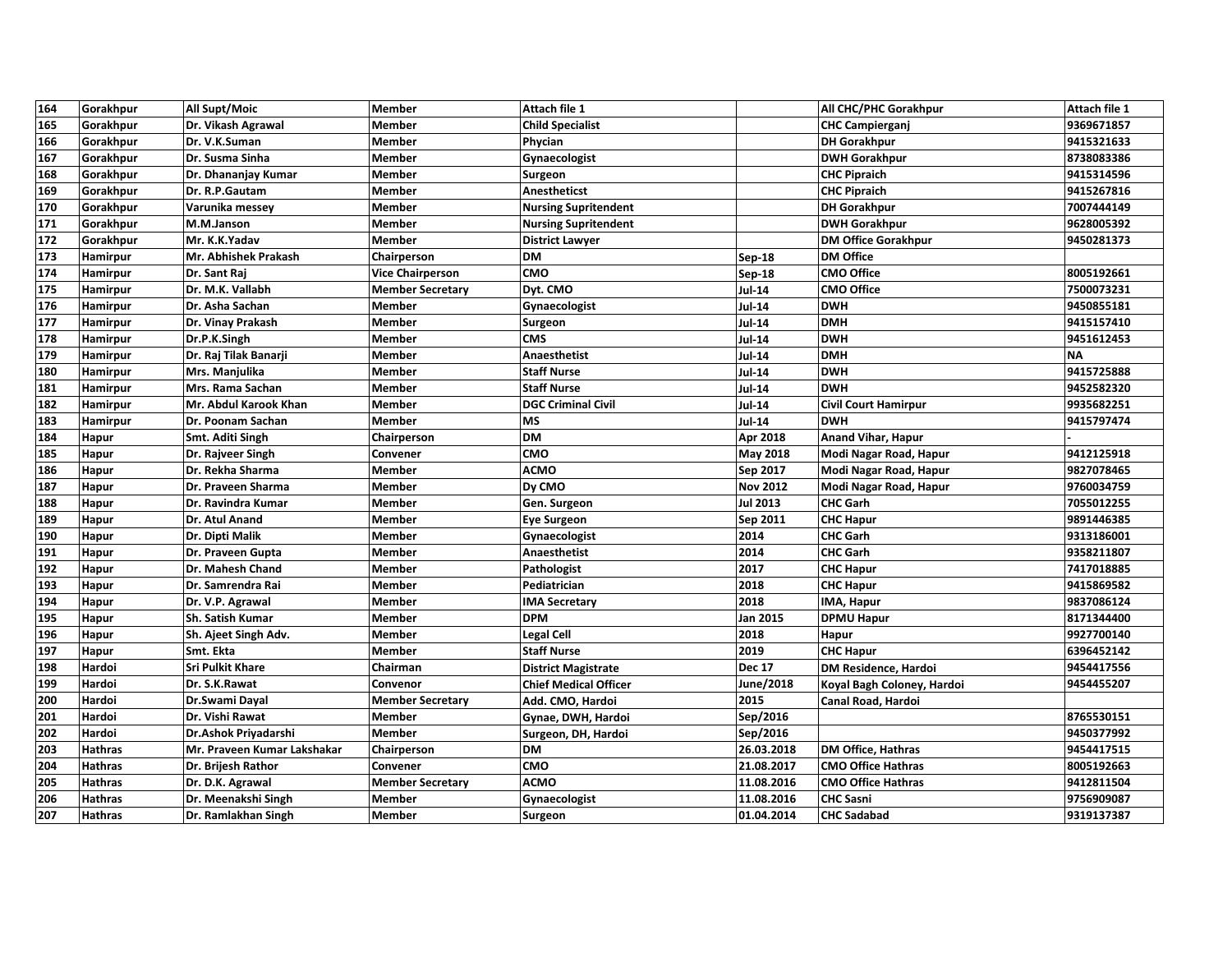| 208 | J P Nagar | Mr. Umesh Mishra                          | Chairperson             | <b>District Magistrate</b>             | Feb-19        | Collectorate, Joya Road Amroha, District -<br>Amroha, Uttar Pradesh, Pin Code - 244221 | 9454417571 |
|-----|-----------|-------------------------------------------|-------------------------|----------------------------------------|---------------|----------------------------------------------------------------------------------------|------------|
| 209 | J P Nagar | Dr. Ramesh Chandra Sharma                 | <b>Convener</b>         | <b>Chief Medical Officer</b>           | <b>Nov-17</b> | <b>CMO Residence Munni Devi Hospital Amroha</b>                                        | 9412719250 |
| 210 | J P Nagar | Dr. Gopilal                               | <b>Member Secretary</b> | <b>ACMO RCH Amroha</b>                 | Jun-18        | <b>CMO Office Amroha</b>                                                               | 9412630992 |
| 211 | J P Nagar | Dr. Prabharani                            | <b>Member</b>           | <b>Empaneled Gynaecologist/Surgeon</b> | May-18        | <b>DCH Amroha</b>                                                                      | 7060971845 |
| 212 | J P Nagar | Dr. Pushpalata Sami                       | <b>Member</b>           | <b>Empaneled Gynaecologist/Surgeon</b> | <b>May-18</b> | <b>DCH Amroha</b>                                                                      | 9411698849 |
| 213 | Jalaun    | <b>Dr.Manan Akhtar</b>                    | Chairperson             | <b>DM</b>                              | Jan-18        | Urai-Jalaun                                                                            |            |
| 214 | Jalaun    | Dr. Alpana Bartariya                      | <b>Vice Chairperson</b> | CMO                                    | Jan-18        | Urai-Jalaun                                                                            |            |
| 215 | Jalaun    | Dr. A.k. Saxsena                          | <b>Member</b>           | <b>CMS</b>                             | Jan-18        | Urai-DMH                                                                               |            |
| 216 | Jalaun    | Dr. Sunita Banaudha                       | <b>Member</b>           | <b>CMS</b>                             | Jan-18        | Urai-DWH                                                                               |            |
| 217 | Jalaun    | Dr. B.M. Khair                            | <b>Member</b>           | <b>ACMO</b>                            | Jan-18        | Urai-Jalaun                                                                            |            |
| 218 | Jalaun    | Dr.P.C. Purohit                           | <b>Member</b>           | <b>IIM President</b>                   | Jun 18        | Urai-Jalaun                                                                            |            |
| 219 | Jalaun    | Dr. Basant Lal                            | <b>Member</b>           | Surgen                                 | Jan-18        | Urai-DMH                                                                               |            |
| 220 | Jalaun    | Dr. Sunil Kumar Agrawal                   | <b>Member</b>           | <b>Anesthetic</b>                      | Jan-18        | Urai-DMH                                                                               |            |
| 221 | Jalaun    | Dr. Sanjiv Kumar Agrawal                  | <b>Member</b>           | <b>Pediatric</b>                       | Jan-18        | Urai-DMH                                                                               |            |
| 222 | Jalaun    | Dr. S.K Pal                               | <b>Member</b>           | Pediatric                              | Jan-18        | Urai-DWH                                                                               |            |
| 223 | Jalaun    | <b>MOIC Kalpi</b>                         | Member                  | <b>MOIC</b>                            | Jan-18        | CHC-Kalpi                                                                              |            |
|     |           |                                           |                         | <b>MOIC</b>                            | Jan-18        | CHC-Dakor, CHC-Pindari, PHC-Chiriya, CHC                                               |            |
| 224 | Jalaun    | MOIC Dakor, Pindari, Chiriya Rampu Member |                         |                                        |               | Rampura, PHC -Kuthaund, PHC- Babai.                                                    |            |
| 225 | Jalaun    | Dr. Anjana Gupta                          | <b>Member</b>           | <b>Private Doctor</b>                  | Jan-18        | Rajaram Kalawati Hospital Urai                                                         |            |
| 226 | Jalaun    | Dr. Mo Ahmad Riyaj                        | <b>Member</b>           | <b>DGC Vidhik Sell</b>                 | Jan-18        | Urai-Jalaun                                                                            |            |
| 227 | Jalaun    | Kamlesh Verma                             | Member                  | <b>Metran</b>                          | Jan-18        | DH-Urai                                                                                |            |
| 228 | Jalaun    | Vidya Devi                                | <b>Member</b>           | <b>Sister</b>                          | Jan-18        | <b>DWH-Urai</b>                                                                        |            |
| 229 | Jalaun    | Pravin Jadaun                             | Member                  | <b>NGO</b>                             | Jan-18        | Urai-Jalaun                                                                            |            |
| 230 | Jaunpur   | <b>Sh. Arvind Malanga</b>                 | Chairperson             | <b>IAS</b>                             | 7/25/2017     | Jaunpur                                                                                | 9454417578 |
| 231 | Jaunpur   | Dr. Ram ji Panday                         | Convener                | <b>MBBS</b>                            | 6/6/2018      | Jaunpur                                                                                | 8005192665 |
| 232 | Jaunpur   | Dr. R. S. Kushwaha                        | <b>Secretary</b>        | <b>MBBS</b>                            | 7/25/2017     | Jaunpur                                                                                | 9415621736 |
| 233 | Jaunpur   | Dr. R.S. saroj                            | <b>Member</b>           | <b>MS Surgon</b>                       | 7/25/2017     | Jaunpur                                                                                | 7007724326 |
| 234 | Jaunpur   | Dr. R.K. Gupta                            | <b>Member</b>           | <b>DGO</b>                             | 7/25/2017     | Jaunpur                                                                                | 9919202190 |
| 235 | Jhanshi   | Sri. Shiv Sahay Awasthi                   | Chairperson             | <b>DM</b>                              | 19.11.2016    | <b>JHANSI</b>                                                                          | 9454417547 |
| 236 | Jhanshi   | Dr. Sushil Prakash                        | Convener                | CMO                                    | 26.05.2018    | <b>CMO Office Jhansi</b>                                                               | 9415509425 |
| 237 | Jhanshi   | Dr.N.K. Jain                              | <b>Member Secretary</b> | <b>ACMO</b>                            | 8/28/2014     | <b>CMO Office Jhansi</b>                                                               | 9838091847 |
| 238 | Jhanshi   | Dr. Vashudha Agrawal                      | Member                  | <b>Empaneled Gynaecologist</b>         | 10.07.2018    | Distt. Women Hospital, Jhansi                                                          | 9451655017 |
| 239 | Jhanshi   | Dr. Soniya                                | <b>Member</b>           | <b>Empaneled Surgeon</b>               | 28.08.2014    | Distt. Hospital, Jhansi                                                                | 8126155955 |
| 240 | Kannauj   | Mr. Raveendra Kumar                       | Chairperson             | <b>DM</b>                              | <b>Nov-18</b> | <b>DM Office</b>                                                                       | 9454417555 |
| 241 | Kannauj   | Dr. Krishna Swaroop                       | Co-ordinator            | CMO                                    | Oct-17        | CMO Office, Kannauj                                                                    | 9839030075 |
| 242 | Kannaui   | Dr.K.C.Rai                                | <b>Secretary Member</b> | <b>ACMO</b>                            | <b>Nov-16</b> | CMO Office, Kannauj                                                                    | 9044957044 |
| 243 | Kannaui   | Dr. Manpreet Kaur                         | <b>Member</b>           | Gynaecologist                          | <b>Nov-16</b> | Combined District Hospital, Kannauj                                                    | 9935503503 |
| 244 | Kannaui   | Dr. S. K. Singh                           | <b>Member</b>           | <b>Surgeon</b>                         | <b>Nov-16</b> | <b>Combined District Hospital, Kannauj</b>                                             | 9452433100 |
| 245 | Kannaui   | Dr. J. S. Randhawa                        | <b>Member</b>           | Anesthetist                            | <b>Nov-16</b> | Combined District Hospital, Kannauj                                                    | 9919522702 |
| 246 | Kannauj   | Dr. Nitin Vaisya                          | <b>Member</b>           | Pediatrician                           | <b>Nov-16</b> | <b>Combined District Hospital, Kannauj</b>                                             | 9336843922 |
| 247 | Kannauj   | Ms. Gloria Rojlina                        | <b>Member</b>           | <b>Nurse</b>                           | <b>Nov-16</b> | Combined District Hospital, Kannauj                                                    | 9450053753 |
| 248 | Kannauj   | Mr. Y.P.Singh                             | Member                  | Advocate                               | <b>Nov-16</b> | District Court, Kannauj                                                                | 9839251250 |
| 249 | Kannaui   | Dr. Dileep Singh                          | <b>Member</b>           | <b>CMS Medical College</b>             | <b>Nov-16</b> | Medical College, Tirwa, Kannauj                                                        | 9415487268 |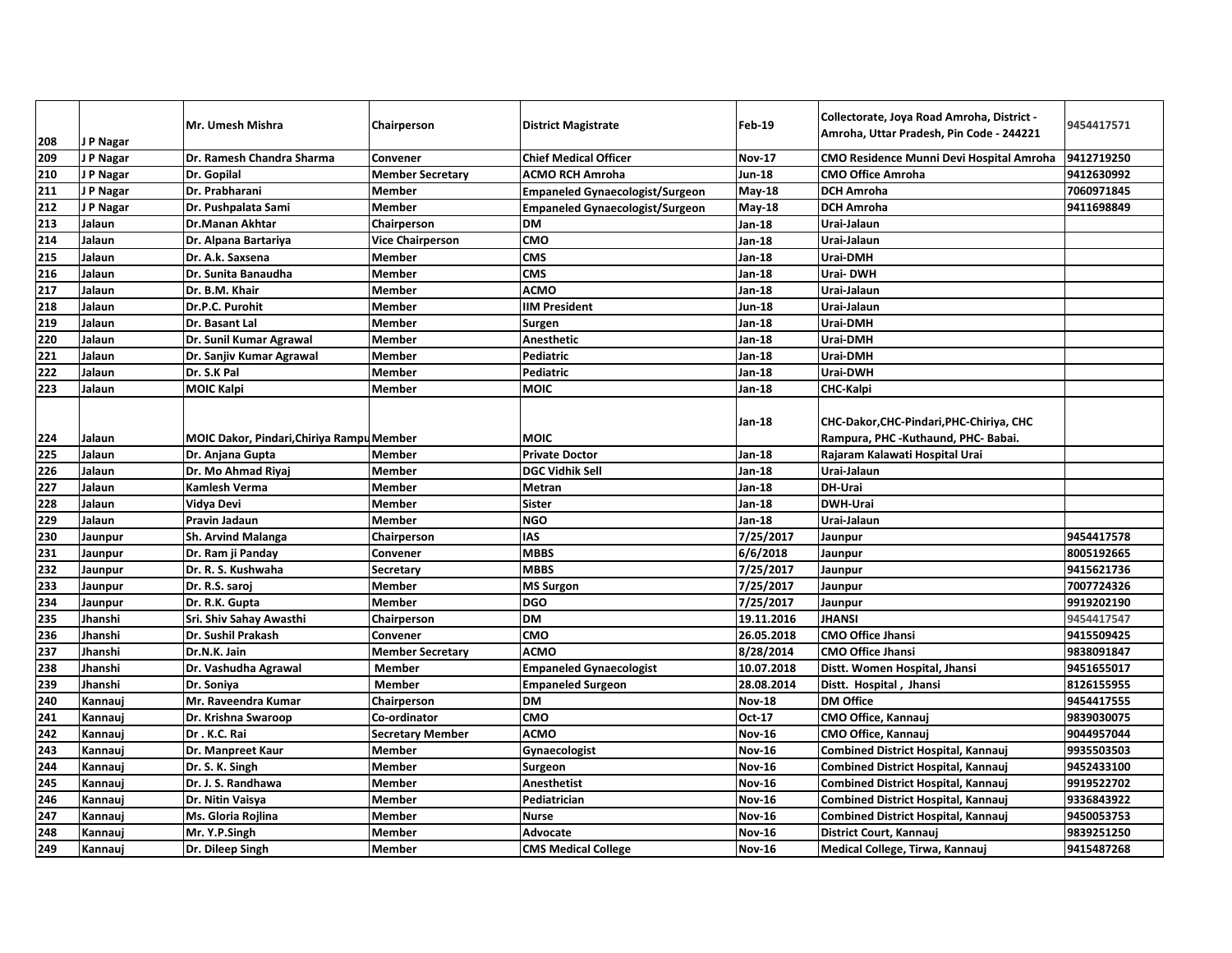| 250 | Kannauj                | Dr. Ajay Kumar              | <b>Member</b>            | MO, CHC Gursahaiganj         | <b>Nov-16</b>                | CHC Gurshaiganj, Kannauj                                   | 9335074072   |
|-----|------------------------|-----------------------------|--------------------------|------------------------------|------------------------------|------------------------------------------------------------|--------------|
| 251 | <b>Kanpur Dehat</b>    | Mr Rakesh Kumar Singh (IAS) | Chairperson              | D.M.                         |                              | 2017 to til Date Kanpur Dehat Mati                         | 05111&271433 |
| 252 | <b>Kanpur Dehat</b>    | Dr Heera Singh              | Convener                 | CMO                          |                              | May 2018 to till Kanpur Dehat Mati                         | 9454455311   |
| 253 | <b>Kanpur Dehat</b>    | Dr Archna Srivasta          | <b>Member</b>            | <b>DGO</b>                   |                              | 2014 to till Date DCH female Akbarpur                      | 9415066293   |
| 254 | <b>Kanpur Dehat</b>    | Dr Sandesh Katiyar          | Member                   | <b>Empaneled Surgeon</b>     | 2015 to till Date APHC Aunha |                                                            | 9559777888   |
| 255 | <b>Kanpur Nagar</b>    | Mr. Vijay Vishwas Pant      | Chairperson              | <b>District Magistrate</b>   | 7/1/2018                     | District Court, Bada Chauraha, Kanpur Nagar                |              |
| 256 | <b>Kanpur Nagar</b>    | Dr. Ashok Shukla            | Convener                 | <b>Chief Medical Officer</b> | 8/3/2017                     | CMO Office, Ramadevi, Kanpur Nagar                         | 9415001061   |
| 257 | <b>Kanpur Nagar</b>    | Dr. Rajesh Katiyaar         | <b>Member Secretarty</b> | <b>ACMO</b>                  | 3/20/2017                    | ACMO Office, Ramadevi, Kanpur Nagar                        | 9236934600   |
| 258 | <b>Kanpur Nagar</b>    | Dr. Neeta Rani              | Member                   | Gynaecologist                | 3/20/2017                    | Dufferin District Female Hospital, Bada Chaural 9305573339 |              |
| 259 | <b>Kanpur Nagar</b>    | Dr. Nar Singh Rajpoot       | <b>Member</b>            | Surgeon                      | 3/20/2017                    | CHC-Bhillaur, Block Bhillaur, Kanpur Nagar                 | 9839035324   |
| 260 | Kanshiram Nagar        | Mr. Chandra Prakash         | Chairperson              | D.M.                         | <b>Mar-19</b>                | <b>DM Office</b>                                           | 9454417516   |
| 261 | Kanshiram Nagar        | Dr. Pratima Shrivastva      | Secretary                | CMO                          | Sep-18                       | <b>CMO Office</b>                                          | 9839290898   |
| 262 | Kanshiram Nagar        | Dr. Rajkishor               | Member                   | <b>CMS</b>                   | Jul-17                       | <b>DCH</b>                                                 | 9411684403   |
| 263 | Kanshiram Nagar        | Dr. Krishna Avtar           | Member                   | Surgeon                      | Oct-15                       | <b>DCH</b>                                                 | 9759479578   |
| 264 | Kanshiram Nagar        | Dr. Avinash Kumar           | Member                   | <b>NHM Nodal</b>             | Oct-15                       | <b>CMO Office</b>                                          | 9412282051   |
| 265 | <b>Kanshiram Nagar</b> | Dr. Sandesh Aarikh          | <b>Member</b>            | LMO                          | Jun-18                       | <b>DCH</b>                                                 | 7906816003   |
| 266 | Kausambi               | Mr. Manish Kumar Verma      | Chairman                 | <b>District Magistrate</b>   | 17.06.2016                   | Collectrate                                                | 9454417519   |
| 267 | Kausambi               | Mr. Indrasen Singh          | <b>Vice Chairperson</b>  | <b>CDO</b>                   | 22.11-2018                   | <b>Vikas Bhawan</b>                                        |              |
| 268 | Kausambi               | Dr. P.N. Chaturvedi         | Coordinator              | <b>Chief Medical Officer</b> | 17.06.2016                   | <b>CMO-Office</b>                                          | 9454455137   |
| 269 | Kausambi               | Dr. Chavi Jauhari           | <b>Member Secrettary</b> | Dy. CMO                      | 20.12.2017                   | <b>CMO-Office</b>                                          | 9451374085   |
| 270 | Kausambi               | Dr. Akhilesh                | Member                   | <b>DGO</b>                   | 17.06.2016                   | <b>DCH</b>                                                 | 9336322221   |
| 271 | Kausambi               | Dr, V.k. Shukla             | <b>Member</b>            | Surgeon                      |                              | Sirathu                                                    |              |
| 272 | Lakhimpur Khiri        | Shailenra Kumar Singh       | Chairperson              | <b>District Magistrate</b>   | Apr-18                       |                                                            |              |
| 273 | Lakhimpur Khiri        | Dr. Manoj agrwal            | Convener                 | <b>Chief Medical Officer</b> | Apr-18                       |                                                            |              |
| 274 | Lakhimpur Khiri        | Dr. Akhilesh Verma          | Member                   | Surgeon                      | Apr-18                       |                                                            |              |
| 275 | Lakhimpur Khiri        | Dr. Meera Verma             | Member                   | CMS DWH, Kheri               | Apr-18                       |                                                            |              |
| 276 | Lakhimpur Khiri        | Dr. Matadeen                | Secretary                | <b>ACMO-RCH</b>              | Apr-18                       |                                                            |              |
| 277 | <b>Kushi Nagar</b>     | Dr Anil Kumar Singh         | Chairperson              | <b>DM</b>                    | Apr-18                       | Office of DM                                               | 9454417545   |
| 278 | Kushi Nagar            | Dr Hari Charan Singh        | Convenar                 | <b>CMO</b>                   | May-18                       | Office of CMO                                              | 9454455382   |
| 279 | <b>Kushi Nagar</b>     | Dr Bajrangi Pandey          | <b>Member</b>            | <b>CMS</b>                   | Apr-18                       | <b>Office of CMS</b>                                       | 8005192768   |
| 280 | Kushi Nagar            | Dr Rohit Kumar              | <b>Member Secretary</b>  | <b>DQC</b>                   | May-17                       | Office of CMO                                              | 9918488259   |
| 281 | <b>Kushi Nagar</b>     | Dr Manjula Chaudhari        | Member                   | LMO                          | <b>Nov-16</b>                | <b>PPC PADRAUNA</b>                                        | 9839480510   |
| 282 | <b>Kushi Nagar</b>     | Dr Satish Singh             | Member                   | <b>PEDIA</b>                 | <b>Nov-16</b>                | <b>DCH KUSHINAGAR</b>                                      | 9415828201   |
| 283 | <b>Kushi Nagar</b>     | Dr Dilip                    | <b>Member</b>            | ANETHE.                      | <b>Nov-16</b>                | <b>DCH KUSHINAGAR</b>                                      | 9450515362   |
| 284 | Kushi Nagar            | Dr Rajesh Kumar             | Member                   | PHYSI.                       | <b>Nov-16</b>                | <b>DCH KUSHINAGAR</b>                                      | 9415320159   |
| 285 | Kushi Nagar            | Ms Gita                     | Member                   | NUS. SUP.                    | <b>Nov-16</b>                | <b>DCH KUSHINAGAR</b>                                      | 9565530421   |
| 286 | Kushi Nagar            | Mr R K Sahani               | Member                   | REPRESENTAIVE LEGAL CELL     | <b>NOV 20016</b>             |                                                            | 9839429566   |
| 287 | <b>Kushi Nagar</b>     | Dr Avdhesh Tiwari           | Member                   | <b>PVT. NUR. HOME</b>        | <b>NOV 20016</b>             | <b>BINA HOSPITOL, KASIA</b>                                | 9451564440   |
| 288 | <b>Kushi Nagar</b>     | Dr S P Singh                | <b>Member Secretary</b>  | <b>ACMO</b>                  | <b>NOV 20016</b>             | Office of CMO                                              | 7860116990   |
| 289 | Lalitpur               | Shri Manvendra Singh I.A.S. | अध्यक्ष                  | जिलाधिकारी                   | 2.3 वर्ष                     | जिलाधिकारी ललितपुर                                         | 9454417549   |
| 290 | Lalitpur               | Dr. Pratap Singh CMO        | उपाध्यक्ष                | मुख्य चिकित्सा अधिकारी       | 3.3 वर्ष                     | मुoचिoअo कार्या0                                           | 9415060292   |
| 291 | Lalitpur               | Dr.Ajay Bhale Nodal         | सचिव                     | अपर मुख्य चिकित्सा अधिकारी   | 5 वर्ष                       | मृ0चि0अ0 कार्या0                                           | 9450082613   |
| 292 | Lalitpur               | Dr.Geetanjali Gynecology    | सदस्य                    | प्रसूति रोग बिशेषज्ञ         | ′वर्ष                        | जिला महिला चिकि0                                           | 8004515171   |
| 293 | Lalitpur               | Dr.D.K.Raj Surgeon          | सदस्य                    | वरिष्ठ परामर्शदाता           | तर्ष                         | जिला पुरूष चिकि0                                           | 9415586740   |
| 294 | Mahrajganj             | Mr. Amarnath Upadhyay       | Chairperson              | <b>DM</b>                    | <b>Mar-18</b>                | <b>Collector Office</b>                                    | 9454417546   |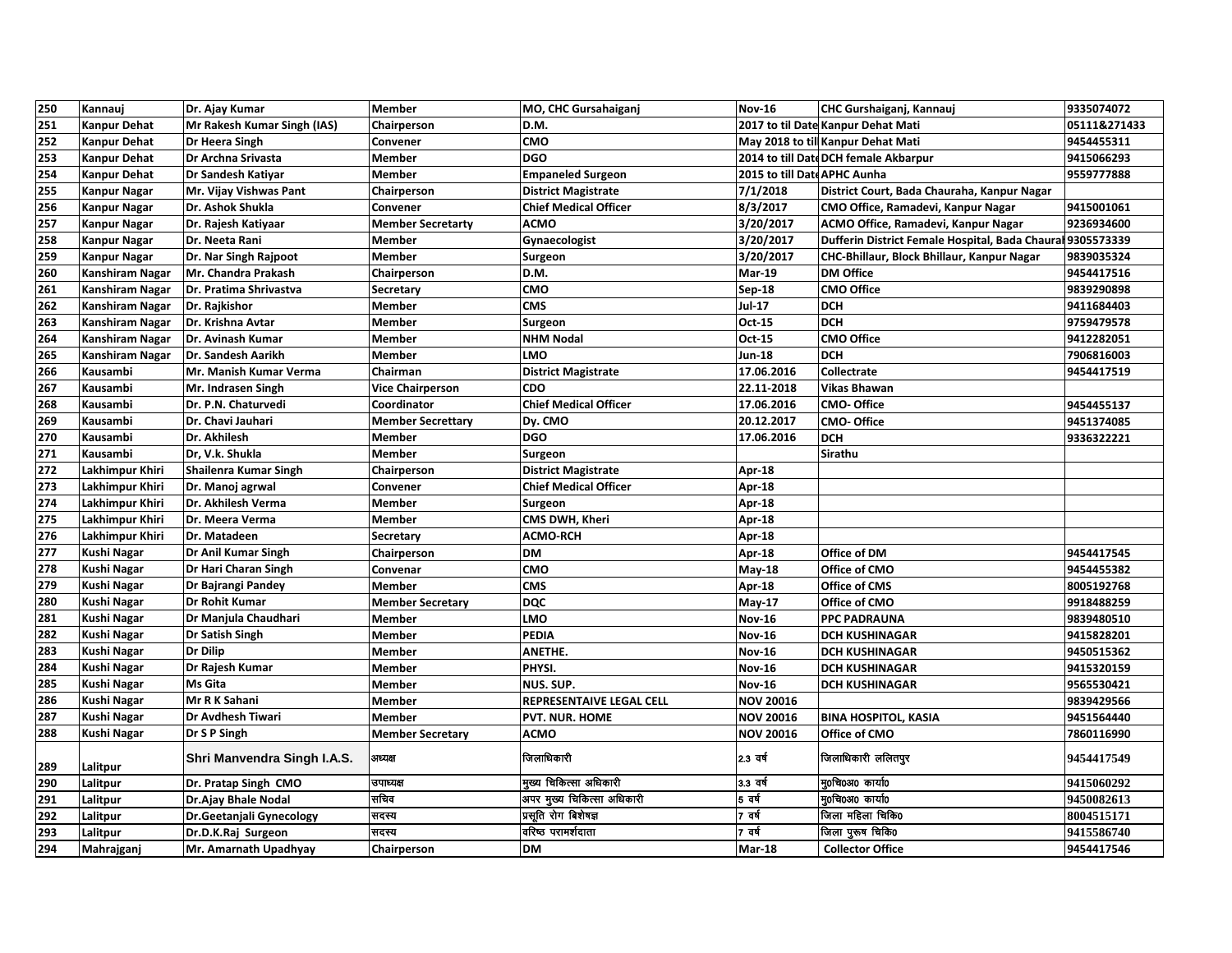| 295 | Mahrajganj            | Dr. K.S Pandey              | Convener                | <b>CMO</b>                             | Aug-17        | <b>Chief Medical Officer Office</b>         | 8000519278 |
|-----|-----------------------|-----------------------------|-------------------------|----------------------------------------|---------------|---------------------------------------------|------------|
| 296 | Mahrajganj            | Dr. Rajendra prasad         | <b>Member Secretary</b> | <b>ACMO</b>                            | Apr-16        | <b>Chief Medical Officer Office</b>         | 9452936809 |
| 297 | Mahrajganj            | Dr. R.R. Rai                | <b>Member</b>           | Surgeon                                | Apr 16        | <b>District Cambind Hospital</b>            | 9415824813 |
| 298 | Mahrajganj            | Dr Roma Gupta               | <b>Member</b>           | <b>LMO</b>                             | <b>Jul-18</b> | <b>CHC Maharajganj</b>                      | 9140712202 |
| 299 | Mahoba                | Shri Sahdev                 | Chairperson             | <b>District Magistrate</b>             |               | February 2018 Collectorate Mahoba           | 9454417534 |
| 300 | Mahoba                | <b>Dr Suman</b>             | Convenor                | <b>Chief Medical Officer</b>           | May 2018      | <b>CMO Office Mahoba</b>                    | 8005192679 |
| 301 | Mahoba                | Dr Surendra Prasad          | <b>Member Secretary</b> | Addl. Chief Medical Officer (FP)       |               | November 2011CMO Office Mahoba              | 9839627166 |
| 302 | Mahoba                | Dr S K Verma                | Member                  | Gynecologist                           |               | November 2011 District Hospital Mahoba      | 9415542312 |
| 303 | Mahoba                | Dr D K Sullere              | <b>Member</b>           | Surgeon                                |               | November 2011 District Hospital Mahoba      | 9450271287 |
| 304 | Mainpuri              | Sri Pramod Kumar Uppadhayay | <b>Chair Person</b>     | <b>District Magistrate</b>             |               | Collectrot, Mainpuri                        | 9454417511 |
| 305 | Mainpuri              | Dr Ashok Kumar Pandey       | Convener                | смо                                    |               | CMO Office, Mainpuri                        | 8005192680 |
| 306 | <b>Mainpuri</b>       | Dr G P Shukla               | Sec. Member             | ACMO (RCH)                             |               | <b>CMO Office, Mainpuri</b>                 | 9838924060 |
| 307 | Mainpuri              | Dr Uma Chaudhary            | Gynee                   | Member                                 |               | District Women Hospital, Mainpuri           | 9458891833 |
| 308 | Mainpuri              | Dr Gaurav Pareek            | Surgen                  | <b>Member</b>                          |               | District Hospial, Mainpuri                  | 9458284421 |
| 309 | Mathura               | Shri Sarvagyaram Mishra     | Chairperson             | <b>DM</b>                              |               | D M Office Mathura                          |            |
| 310 | Mathura               | <b>Dr.Sher Singh</b>        | Convener                | CMO                                    |               | <b>CMO Office Mathura</b>                   | 8005192681 |
| 311 | Mathura               | Dr.Varsha Tiwari            | <b>Member</b>           | Gyannocologist                         | 1/12/2019     | <b>B L Tiwari Memorial Hospital Mathura</b> | 9997188464 |
| 312 | Mathura               | Dr.Ramesh Chandra           | <b>Member</b>           | Surgeon                                |               | <b>District Hospital Mathura</b>            | 9412561338 |
| 313 | Mathura               | Dr.Dilip Kumar              | <b>Member Secretary</b> | <b>ACMO-Nodal Officer QAC</b>          |               | <b>CMO Office Mathura</b>                   | 9837701429 |
| 314 | <b>Meeruth</b>        | Anil Dhingara               | Chairperson             | <b>District Megistrate</b>             | 2017-18       | <b>DM Office Meerut</b>                     | 9454417566 |
| 315 | Meeruth               | Dr.Rajkumar                 | Convener                | CMO                                    | 2017-18       | <b>CMO Office Meerut</b>                    | 9411022892 |
| 316 | Meeruth               | Dr.Pooja Sharma             | <b>Member Secretary</b> | <b>ACMO</b>                            | 2017-18       | <b>CMO Office Meerut</b>                    | 9837023494 |
| 317 | Meeruth               | <b>Dr.Veer Singh</b>        | <b>Member</b>           | <b>Empaneled Surgeon</b>               | 2017-18       | <b>DWH Meerut</b>                           | 9759225815 |
| 318 | <b>Meeruth</b>        | Dr.Ishwar Devi Batra        | Member                  | <b>Empaneled Gynaecologist</b>         | 2017-18       | <b>DWH Meerut</b>                           | 9997272454 |
| 319 | Mirzapur              | <b>Sri.Anurag Patel</b>     | chairperson             | <b>DM</b>                              | 23.04.17      | <b>Collectrate MZP</b>                      | 9454417567 |
| 320 | Mirzapur              | Dr.O.P.Tiwari               | Convenor                | CMO                                    | 27.10.17      | <b>CMO Office MZP</b>                       | 9454455171 |
| 321 | Mirzapur              | Dr.R.S.Ram                  | <b>Member secretary</b> | <b>ACMO-RCH</b>                        | 16.12.15      | <b>CMO Office MZP</b>                       | 9838626313 |
| 322 | <b>Mirzapur</b>       | Dr. Sanjay Pandey           | <b>Member</b>           | Surgeon                                | 07.06.17      | <b>DWH-MZP</b>                              | 9451623007 |
| 323 | Mirzapur              | Dr.Manju Lata               | Member                  | <b>MO-DWH</b>                          | 16.07.16      | <b>DWH-MZP</b>                              | 9450333675 |
| 324 | Moradabad             | Shri Rakesh Kumar           | Chairperson             | <b>DM</b>                              | May-16        | <b>Civil Line Moradabad</b>                 | 9415906240 |
| 325 | Moradabad             | Dr. Vinita Agnihotri        | Convener                | CMO                                    | 07.07.2017    | <b>Civil Line Moradabad</b>                 | 9412237224 |
| 326 | Moradabad             | Dr. Deepak verma            | <b>Member Secretary</b> | <b>ACMO</b>                            | 01.05.2018    | <b>Civil Line Moradabad</b>                 | 9012588380 |
| 327 | <b>Moradabad</b>      | Dr. G.S. Martolia           | Member                  | <b>DYCMO</b>                           | 01.05.1018    | <b>Civil Line Moradabad</b>                 | 9927259062 |
| 328 | Moradabad             | Dr. V. K. Goyal             | <b>Member</b>           | <b>MS</b>                              | 26.04.2014    | <b>Civil Line Moradabad</b>                 | 9412746110 |
| 329 | Moradabad             | Dr. Sunita Pandey           | Member                  | Gyne                                   | 01.08.2015    | <b>Civil Line Moradabad</b>                 | 9412746110 |
| 330 | <b>Muzaffar Nagar</b> | Dr P S Mishra               | Chairperson             | <b>Chief Medical officer</b>           | 9/23/2016     | <b>CMO Office, Muzaffar Nagar</b>           | 9634092001 |
| 331 | <b>Muzaffar Nagar</b> | Dr. Amita Garg              | Convener                | <b>CMS, District Women Hospital</b>    | 9/23/2016     | District Women Hospital, Muzaffar Nagar     | 9634092040 |
| 332 | <b>Muzaffar Nagar</b> | Dr. P.K Aggarwal            | Member                  | <b>CMS, District Male Hospital</b>     | 9/23/2016     | District Male Hospital, Muzaffar Nagar      | 9454455282 |
| 333 | <b>Muzaffar Nagar</b> | Dr O.P Singh                | <b>Member</b>           | <b>One Medical Anesthetist (DH)</b>    | 9/23/2016     | District MALE Hospital, Muzaffar Nagar      | 9897485077 |
| 334 | <b>Muzaffar Nagar</b> | Dr R.K Dabre                | <b>Member</b>           | <b>One Medical specialist(DH)</b>      | 9/23/2016     | <b>CMO Office, Muzaffar Nagar</b>           | 9412230368 |
| 335 | <b>Muzaffar Nagar</b> | Dr Abha Atray               | Member                  | <b>One Medical Pediatrician (DH)</b>   | 9/23/2016     | District Male Hospital, Muzaffar Nagar      | 9719366414 |
| 336 | <b>Muzaffar Nagar</b> | <b>Mrs M G Siddque</b>      | <b>Member</b>           | <b>One Nursing cadre(DH)</b>           | 9/23/2016     | District Male Hospital, Muzaffar Nagar      | 8126548909 |
| 337 | Muzaffar Nagar        | <b>Mrs Renu Luthra</b>      | <b>Member</b>           | <b>One Nursing cadre(DWH)</b>          | 9/23/2016     | District Women Hospital, Muzaffar Nagar     | 9358913151 |
|     |                       | Dr Rajender Thakral         | <b>Member</b>           | <b>One Representative from Medical</b> | 9/23/2016     | Thakral Pathologist, Sadar Bajar, Muzaffar  | 9897007163 |
| 338 | <b>Muzaffar Nagar</b> |                             |                         | professional bodies(IMA/FOGSI)         |               | Nagar                                       |            |
| 339 | Muzaffar Nagar        | Dr. Sunil Kumar Aggarwal    | <b>Member Secretary</b> | <b>ACMO FP</b>                         | 4/23/2018     | <b>CMO Office, Muzaffar Nagar</b>           | 9411867413 |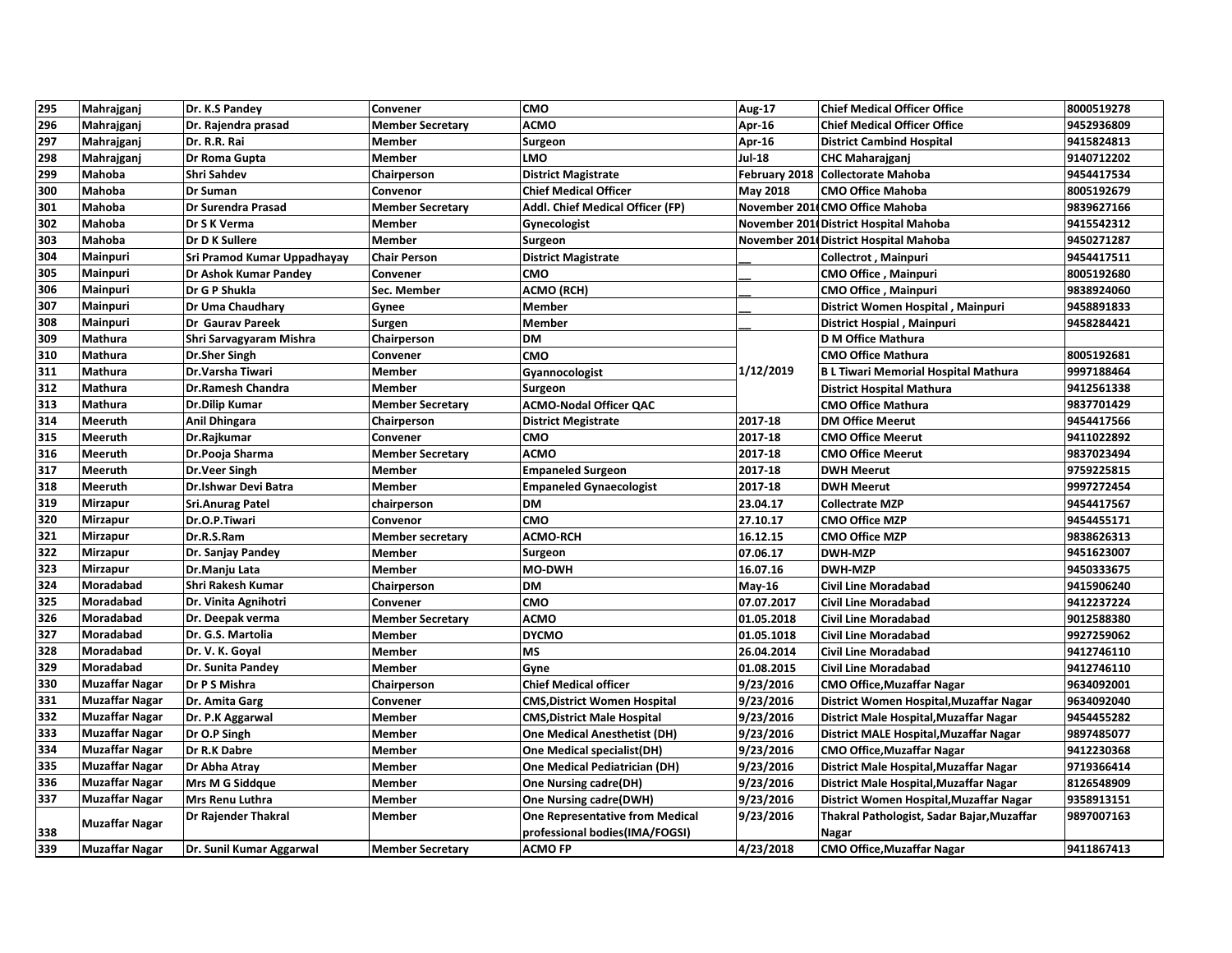| 340 | Pratagarh                             | District Megistrate, Pratapgarh          | President                |                                   | 01.12.2016         |                                                         |            |
|-----|---------------------------------------|------------------------------------------|--------------------------|-----------------------------------|--------------------|---------------------------------------------------------|------------|
| 341 | Pratagarh                             | Chief Medical Officer, Pratapgarh        | Convener                 |                                   | 01.12.2016         | <b>CMO, Office Pratapgarh</b>                           | 6386685822 |
| 342 | Pratagarh                             | Dr. Neelima Sonkar                       | <b>Member</b>            | Gynaecologist                     | 01.12.2016         | Disterict Women Hospital Pratapgarh                     | 7755046669 |
| 343 | Pratagarh                             | Dr.R.C.Tripathi                          | Member                   |                                   | 01.12.2016         | Disterict Hospital Pratapgarh                           | 9919715275 |
| 344 | Pratagarh                             | ACMO, RCH Pratapgarh                     | <b>Member Secretary</b>  | Surgeon                           | 01.12.2016         | <b>CMO, Office Pratapgarh</b>                           | 9415250283 |
| 345 | Raebareli                             | Neha Sharma                              | Chairperson              | <b>DM Raebareli</b>               | Aug-17             | Office of the DM Raebareli                              | 9454417559 |
| 346 | Raebareli                             | Dr. D.K.Singh                            | Convener                 | <b>CMO Raebareli</b>              | Jan-17             | <b>Office of the CMO Raebareli</b>                      | 8005192689 |
| 347 | Raebareli                             | Dr. S K Chak                             | <b>Member</b>            | <b>ACMO Raebareli</b>             | <b>Jul-15</b>      | Office of the CMO Raebareli                             | 9450369095 |
| 348 | Raebareli                             | Dr. Renu Chaudhari                       | <b>Member</b>            | Gynaecologist                     | Aug-15             | Office of District Hospital Female Raebareli            | 9839112777 |
| 349 | Raebareli                             | Dr. J.K.Lal                              | <b>Member</b>            | <b>Surgeon D.H.Male</b>           | <b>Jul-16</b>      | <b>Office of District Hospital Male Raebareli</b>       | 9415743241 |
| 350 | Rampur                                | Mr. Aunjaneya Kumar Singh                | Chairperson              | <b>DM</b>                         | 02/2018            | Rampur                                                  | 9454417573 |
| 351 | Rampur                                | Dr. S.K. Sharma                          | Convener                 | CMO                               | 07/2017            | Rampur                                                  | 9412287650 |
| 352 | Rampur                                | Dr. R.K.Gangwaar                         | <b>Member Seecretary</b> | <b>ACMO (RCH)</b>                 | 06/2016            | Rampur                                                  | 9927555565 |
| 353 | Rampur                                | Dr. Sanjeev Kumar Agarwal                | Member                   | ACMO(Nodal-FP)                    | 10/2017            | Rampur                                                  | 9412089694 |
| 354 | Rampur                                | Dr. Charu Dhall                          | <b>Member</b>            | <b>MS</b>                         | 06/2016            | Rampur                                                  | 9719291723 |
| 355 | Rampur                                | Dr. Rajesh kumar                         | <b>Member</b>            | <b>MS</b>                         | 08/2015            | Rampur                                                  | 9415175648 |
| 356 | Sant Kabir Nagar                      | Mr. Ravish Gupta                         | Chairperson              | D.M.                              | Apr 18             | <b>District Collectred Sant Kabir Nagar</b>             | 9454417529 |
| 357 | Sant Kabir Nagar                      | Dr. Hargovind Singh                      | Convenor                 | CMO                               | 7/10/2017          | <b>CMO Office Sant kabir nagar</b>                      | 8005192919 |
| 358 | Sant Kabir Nagar                      | Dr.V. P. Pandey                          | <b>Member Secretary</b>  | <b>ACMO</b>                       | 10/1/2017          | <b>CMO Office Sant kabir nagar</b>                      | 9889902691 |
| 359 | <b>Sant Kabir Nagar</b>               | Dr. Uma Srivastava                       | Member                   | Gynae                             | 8/1/2016           | <b>CDH Sant Kabir Nagar</b>                             | 9926676318 |
| 360 | <b>Sant Kabir Nagar</b>               | Dr. Sanjeet Mishara                      | <b>Member</b>            | Surgeon                           | 8/1/2016           | <b>CDH Sant Kabir Nagar</b>                             | 9839460164 |
| 361 | Sambhal                               | Mr Avinash Krishn Singh                  | Chairperson              | <b>District Magistrate</b>        | Sept'2018          | Collectrate Bahjoi District Sambhal (UP)                | 9454416890 |
| 362 | Sambhal                               | Dr Amita singh                           | Convener                 | CMO                               | <b>July'2017</b>   | CMO officer, CHC Bahjoi District Sambhal(UP) 805193665  |            |
| 363 | Sambhal                               | <b>Dr Azfar Kamal</b>                    | <b>Member Secretary</b>  | <b>ACMO</b>                       | Jan' 2019          | CMO officer, CHC Bahjoi District Sambhal(UP) 9412151322 |            |
| 364 | Sambhal                               | Dr Pradeep Agrawal                       | Member                   | Surgeon                           | <b>April' 2016</b> | <b>CHC Gunnaor District Sambhal(UP)</b>                 | 9412121960 |
| 365 | Sambhal                               | Dr Ranjna Singh                          | <b>Member</b>            | <b>Empaneled Gynaecologist</b>    | Sept'2017          | <b>DCH Sambhal District Sambhal(UP)</b>                 | 9412449472 |
| 366 |                                       | Sant Ravidas Nagar Shree Rajendra Prasad | Chairperson              | <b>DM</b>                         | 8/1/2016           | <b>DM Office Bhadohi</b>                                | 9454417568 |
| 367 | Sant Ravidas Nagar Dr. Laxmi Singh    |                                          | Chairperson              | CMO                               | 1/15/2019          | <b>CMO Office Bhadohi</b>                               | 8005192693 |
| 368 | Sant Ravidas Nagar Dr. V. D. Verma    |                                          | Secretary                | <b>ACMO (RCH)</b>                 | 3/1/2015           | <b>CMO Office Bhadohi</b>                               | 9450259607 |
| 369 | Sant Ravidas Nagar Dr. Azra Khan      |                                          | <b>Member</b>            | <b>DGO</b>                        | 23.11.16           | <b>MCS Gyanpur</b>                                      | 9935657385 |
| 370 | Sant Ravidas Nagar Dr. Dhiraj Prakash |                                          | <b>Member</b>            | <b>Surgeon</b>                    | 3/1/2015           | <b>MCS Gyanpur</b>                                      | 9415268154 |
| 371 | Shajahanpur                           | SHRI AMRIT KUMAR Tirpathi                | president                | distt magistrate                  | 1/1/2017           | <b>DM COMPOUND SPN</b>                                  | 9454417527 |
| 372 | Shajahanpur                           | DR. R. P. RAWAT                          | conveyner                | cheif medical officer             | 1/1/2017           | <b>CMO OFFICE SPN</b>                                   | 8005192694 |
| 373 | Shajahanpur                           | <b>DR. SANJAY AGRWAL</b>                 | co conveyner             | additional cmo                    | 1/1/2017           | <b>CMO OFFICE SPN</b>                                   | 8005192898 |
| 374 | Shajahanpur                           | <b>DR. RITU RASTOGI</b>                  | member                   | obstetrics                        | 1/1/2017           | <b>DWH SPN</b>                                          | 9411026527 |
| 375 | Shajahanpur                           | DR. MAHENDRA KUMAR                       | member                   | surgeon                           | 1/1/2017           | <b>DH SPN</b>                                           | 9415051347 |
| 376 | Shajahanpur                           | <b>DR. SURESH KUMAR</b>                  | member                   | anaesthetic                       | 1/1/2017           | <b>DH SPN</b>                                           | 9936844441 |
| 377 | Shajahanpur                           | DR. A. K. SINGH                          | member                   | paediatrician                     | 1/1/2017           | <b>DH SPN</b>                                           | 7753933642 |
| 378 | Shajahanpur                           | <b>DR. VIKAS TANDON</b>                  | member                   | private accreditated nursing home | 1/1/2017           | <b>TONDAN NURSING</b>                                   | 9415060367 |
| 379 | Shajahanpur                           | <b>MRS ROUTH KAUSHAL</b>                 | member                   | nursing cader                     | 1/1/2017           | <b>DWH SPN</b>                                          | 8545037525 |
| 380 | Shajahanpur                           | <b>SHRI RAJEEV MISHRA</b>                | member                   | distt level d.g.c                 | 1/1/2017           | <b>JAJI CMPOUND SPN</b>                                 | 9415035746 |
| 381 | Shajahanpur                           | <b>SHRI OMKAR MANISHI</b>                | member                   | representative -ngo               | 1/1/2017           | <b>GHORAN TALAIYA SPN</b>                               | 9415528407 |
| 382 | Shajahanpur                           | <b>DR. YOGESH KAUL</b>                   | member                   | representative -ima               | 1/1/2017           | <b>FRIENDS COLONY SPN</b>                               | 9415119098 |
| 383 | Shamali                               | Mr. Akhlesh Singh                        | Chairperson              | I.A.S, District Magistrate        | 11/14/2018         | Shamli                                                  | 9454416996 |